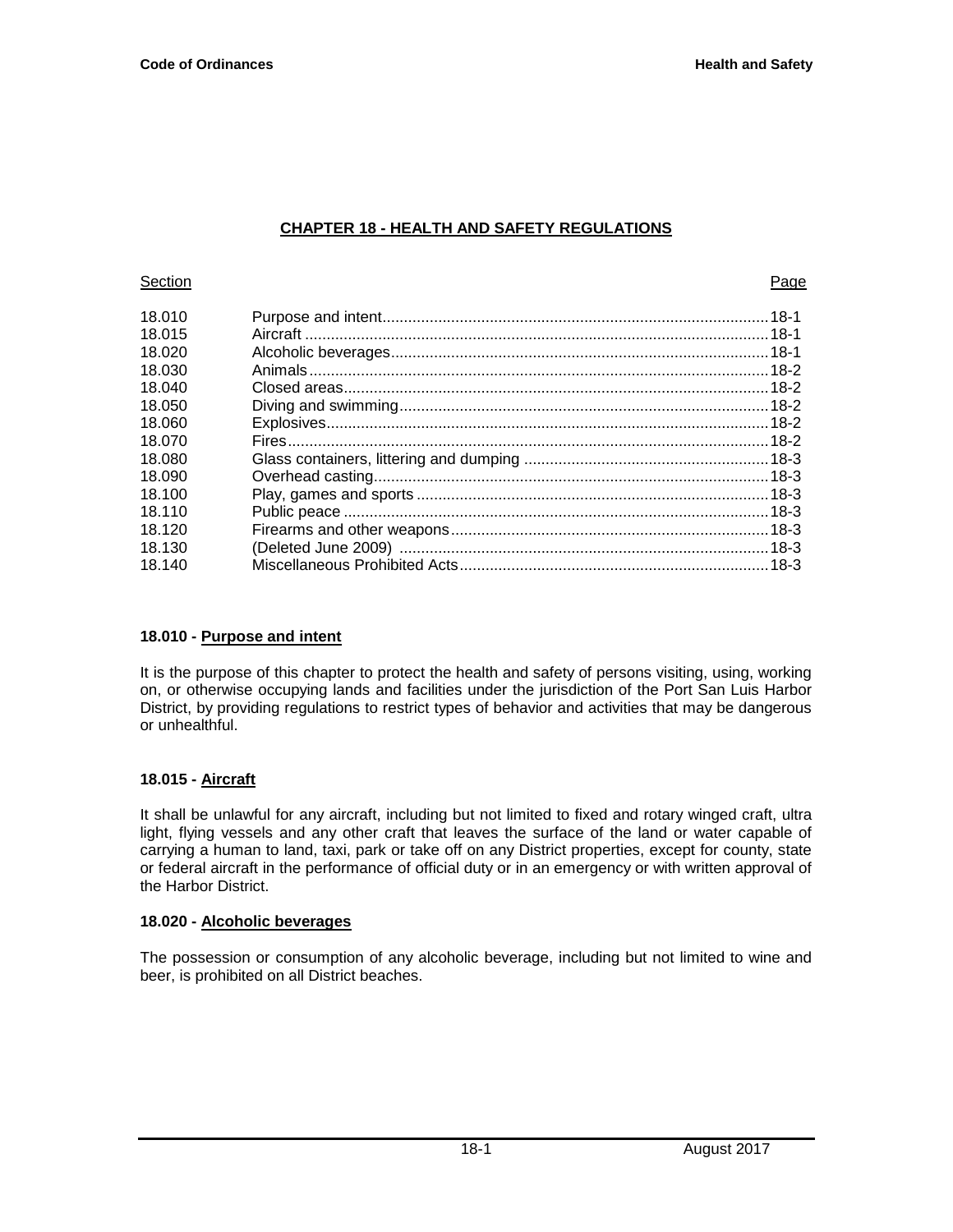# **Chapter Eighteen**

### **18.030 – Animals**

- A. Service animals must be harnessed, leashed, or tethered while on District property unless these devices interfere with the service animal's work or the person's disability prevents use of these devices. In that case, the person must use voice, signal, or other effective means to maintain control of the animal.
- B. Dogs must be on a leash less than 7 feet long at all times, except for the following beaches:
	- (1) Avila Beach
		- i. Dogs or other pets allowed off leash, but under owner's control.
		- ii. Dogs or other pets allowed on the beach before 10:00 a.m. and after 5:00 p.m.
	- (2) Olde Port Beach
		- i. Dogs or other pets allowed off leash, but under owner's control.
	- (3) Fishermen's Beach
		- i. Dogs or other pets not allowed on the beach.
	- (4) Coast Guard Beach (Lighthouse Beach)
		- i. Dogs or other pets allowed off leash, but under owner's control.
		- ii. Dogs or other pets are not permitted on property above the mean high tide line.
- C. The Harbor District may refuse to admit to any Harbor District Property any person who possesses a dog or other pet that:
	- (1) Is dangerous.
	- (2) Disturbs or molests other pets, property or persons.
	- (3) Is left unattended or abandoned.
	- (4) Defecates without clean-up.

#### **18.040 - Closed areas**

No person shall enter or remain on any portion of the beach or Harbor District property posted by the District as being closed to public access.

#### **18.050 – Diving and swimming**

- A. No person shall jump or dive from any pier, structure, rock, seawall or land that is posted with a warning signal, sign or by oral or written direction from a District employee, except when making a rescue or as an authorized Harbor District employee
- B. No person shall swim in the navigation channels or within the small boat mooring areas without first securing written permission from the Harbor District.

# **18.060 - Explosives**

The use, storage, or other keeping of explosives, including but not limited to gunpowder, giant powder dynamite, or any other explosives shall be prohibited on the wharf and on all properties of the District, except where the use of explosives during construction is approved in writing by the Harbor Manager. No person shall unload explosives from any vessel at or in the vicinity of the wharf, or load explosives from the wharf or other District property on any vessel. No vessel shall enter the waters owned by the District carrying any explosives.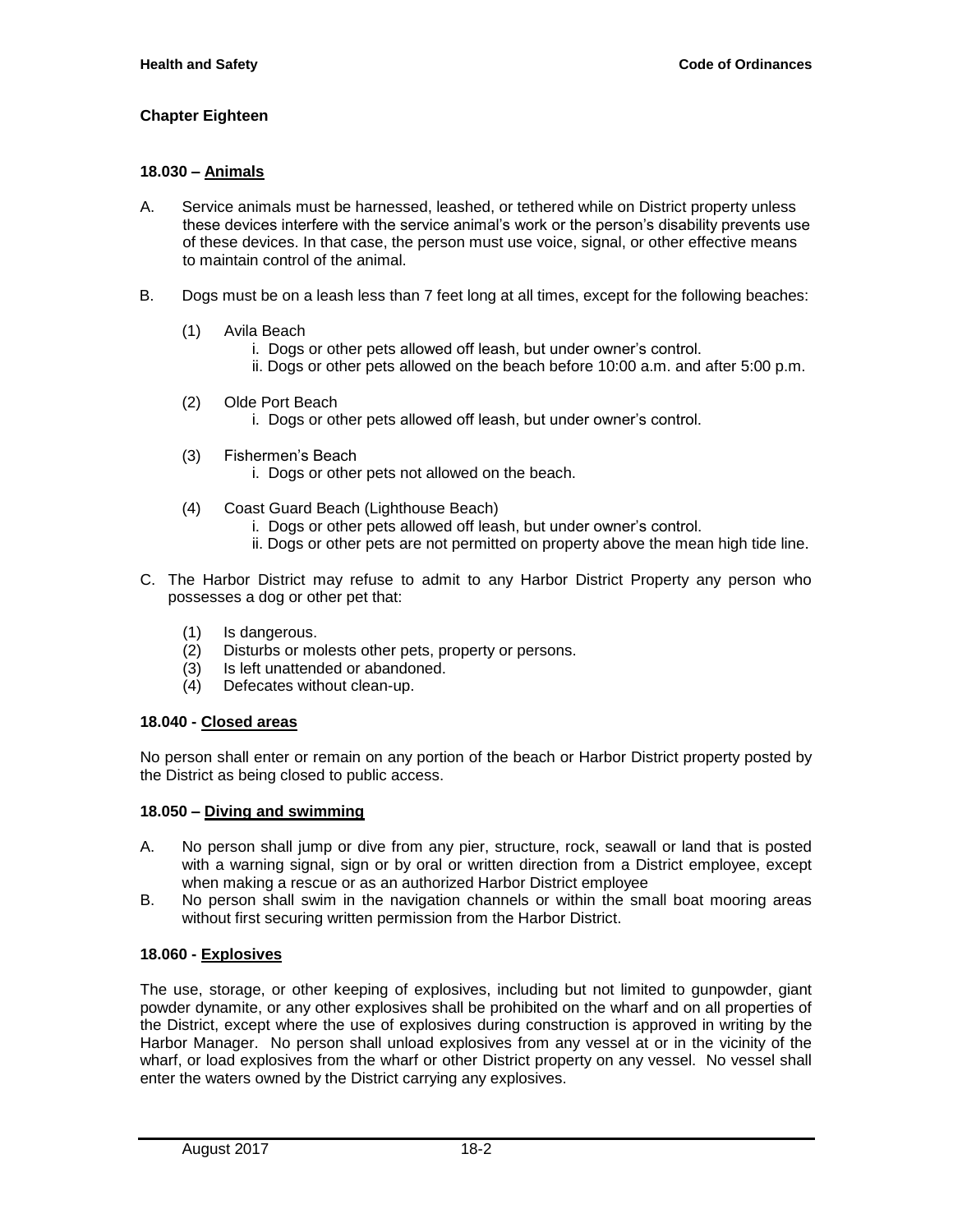# **Chapter Eighteen**

## **18.070 - Fires**

- A. No person shall light, use or maintain a fire within the District except at, Olde Port Beach, and only in a fireplace or containment ring provided by the District, unless otherwise authorized by the District. No person shall abandon any fire without first having completely extinguished it with water; no fire, coals or ashes shall be covered with sand.
- B. No pallets, wood that contains nails, or manufactured wood may be burned on District beaches.
- C. Briquettes from personal barbecues and grills must be properly disposed in District provided ash containers.
- D. No barbecues, grills, heating or cooking devices other than those fuelled by gas and with active on/off controls are permitted on Harbor Terrace.

### **18.080 - Glass containers, littering and dumping**

Glass containers are prohibited on District beaches. No person shall leave, deposit, drop or scatter broken glass, ashes, waste paper, cans, animal carcasses or any other rubbish, refuse or other discarded material in any location other than an approved District trash receptacle, and no person shall bring such materials to District property from other places.

### **18.090 - Overhead casting**

Overhead casting on District piers is prohibited. Persons engaged in such activity shall be responsible for any injuries incurred.

#### **18.100 - Play, games and sports**

No person shall engage in any activity on the beach that is likely to cause injury. No activities are permitted that are likely to cause disruption of or infringement upon other beach users or lifeguards.

# **18.110 - Public peace**

Disturbance of the peace by any person on any District beach, other property, or on any vessel in the harbor shall be prohibited. Disturbance of the peace by any person aboard a vessel in the harbor may, at the discretion of the Harbor Manager, be the basis for revocation of the permit for anchorage or berth of such vessel issued pursuant to Chapter 16 of this Code (Mooring Regulations).

#### **18.120 - Firearms and Other Weapons**

Unless otherwise authorized by law, no person shall, within the Harbor District, possess, use, or discharge any firearm, pellet gun, bow and arrow, crossbow, slingshot or missile launching device.

# **18.130 (Deleted June 2009)**